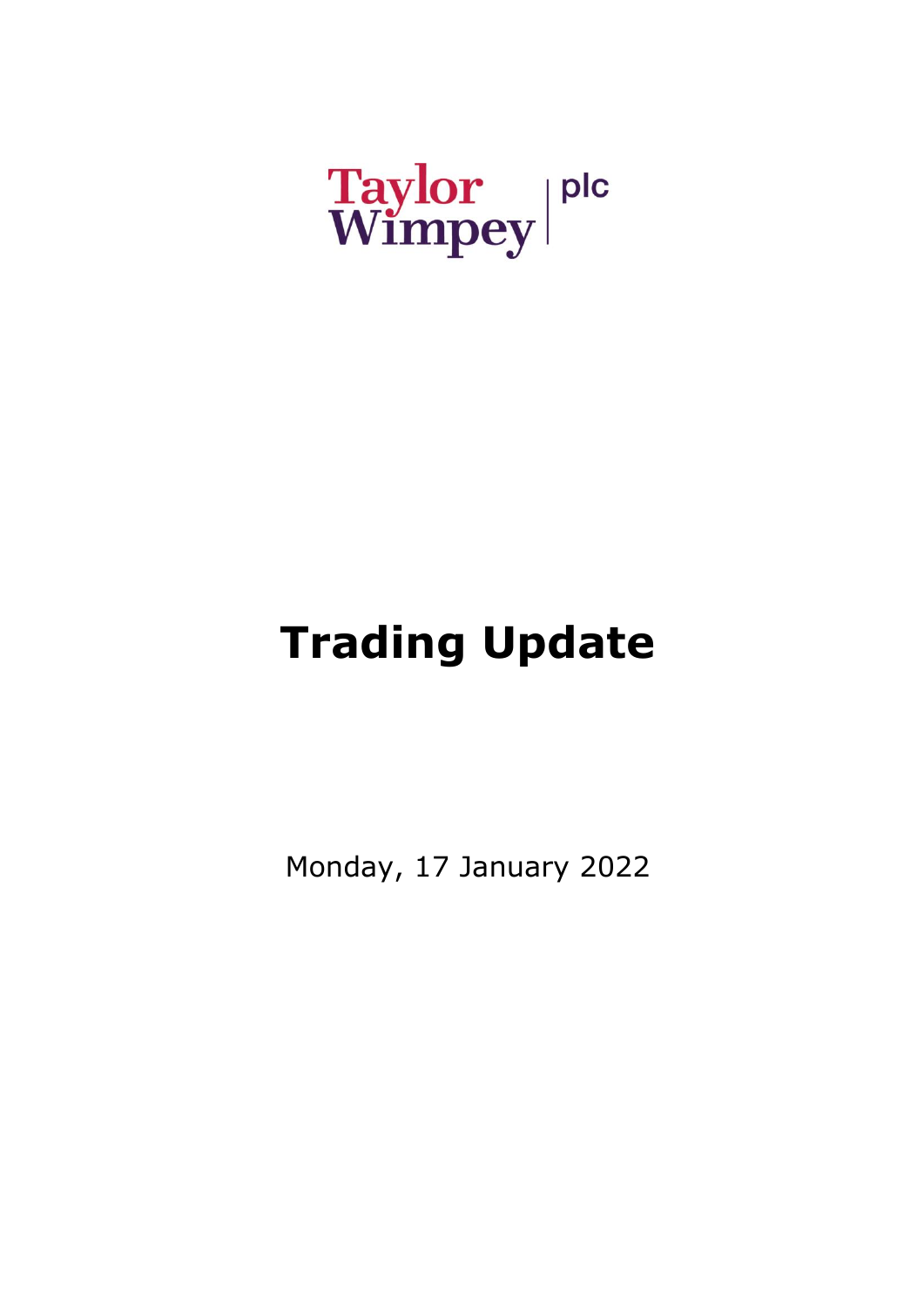# **Opening Remarks**

#### Pete Redfern

# *Chief Executive, Taylor Wimpey Plc*

Good morning everybody and thank you for joining us. There is quite a lot to get through, both in our statement and I am sure plenty going on in the sector so plenty of questions. If I just stand back for a second and talk about the overall position, we obviously see this as a very reassuring statement restating our performance for last year and setting out how the business is set up for 2022.

If I stand back and look at last year as a whole, we are very pleased with the performance. You will remember we upgraded pretty much every time we came back to the market during the first half of the year. Then against quite a difficult operational backdrop of build availability on materials and labour we delivered exactly what we said at the half year and set up the business very well for the future.

Touching first of all on the housing market, it clearly was a very positive housing market last year. I think we were the first to be positive about the market and to stress the underlying strength and we have seen that through to the end of 2021, through the Christmas period, where we have seen continued good interest from customers and a very healthy start to 2022. The business has a strong order book. It continues to be slightly above what we would see as the long-range level so it gives us plenty of choices as we look at the market going into this year. But, our overall sense is although for the year as a whole it might not be quite as strong as the conditions we saw last year, the signals are still very positive and we are certainly not seeing any sign of weakness at the moment. I think you have seen that reported more broadly both in our sector and in the wider housing sector as a whole. I am sure there will be questions on regional variations and product variations. I think they are not particularly significant, so we continue to see a good market in all of our main operating geographies and across the full range of our products and our customer groups.

On the materials side, and the build side that has clearly been the bigger challenge through 2021 for the whole of the sector. Particularly material availability and price but as we set out through the course of the second half of last year, we expected to see the price gains that we made fully offset the cost impact. We have been very pleased with the way our teams, both regional and site teams but also our central procurement and logistics functions, have handled the availability challenges. We have seen a very good performance from the business delivering exactly the volume that we have been setting out for the whole of the course of the year.

Going into 2022 we see some amelioration in the availability and pricing challenges on materials. It is not across the board so some areas are still pretty challenging but very pleased with the way some of the strategic work we have done with our logistics function, which we will spend more time on with the full year results, have performed and very pleased with the way our teams have worked at a site level. Set against that, particularly pleased that we continue to be a five-star builder but also that our performance in the NHBC construction quality scores is the best in the volume industry. That has been a very key measure for us. We do not think that just customer surveys give a good sense of the quality of how a business delivers because customers cannot always see quality issues. Whereas if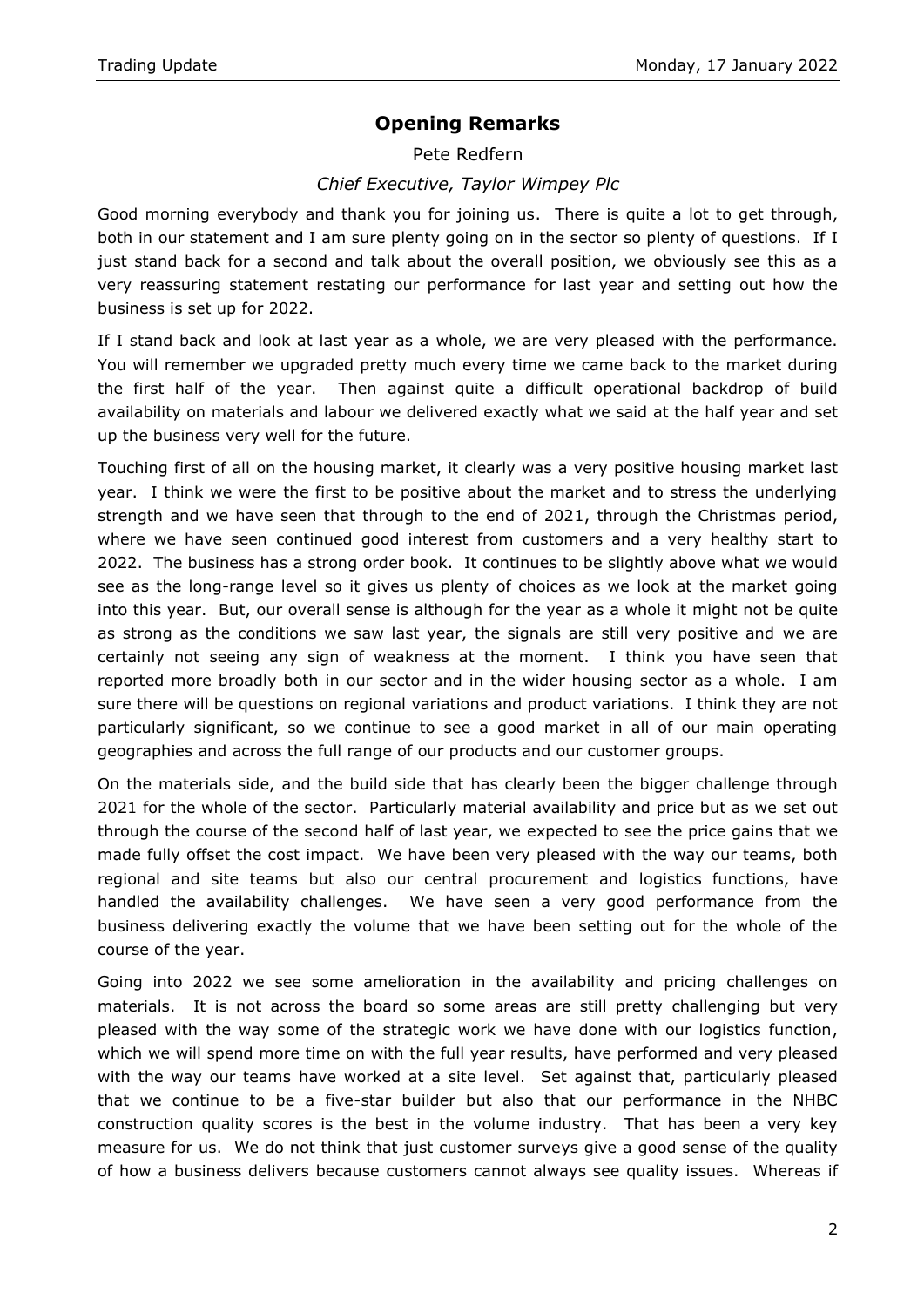you look at both the customer quality scores and that NHBC quality score you get a really good sense of overall performance. Very pleased with the rounded performance from our teams in some relatively challenging environments.

I think as we go into this year, we do not see those limitations having a material impact on 2022, but it will continue to be a challenge through the next few months and our teams will continue to work hard.

If we now move on to land and planning, you see in this calendar year the real impact of our early land investment post the capital raise and net land on both strategic and short-term has increased. The total of the two is about 14,000 plots. We continue to expect both, particularly the short-term land bank, to increase as we get a full flow-through of the plots that we acquired in 2020 and the first half of 2021. We are in a more or less replacement phase on new input coming in today but there is still some flow-through that we will see and that land bank continue to rise. We remain very confident that that underpins the growth aspirations for 2023 and beyond that we have talked about.

I think what should have been very clear to you over the course of the last 6-8 months from the general sector reporting is that the land environment has tightened but that more particularly the planning environment has been pretty challenging with low resource levels in local authorities and some political steps away from driving housebuilding at a local level. We feel in a very strong position in that more difficult, challenging environment. Our early land investment means we have a bigger hopper of sites coming through and as I know Chris has stressed to many of you, although our outlets are at a level that we would like to see grow, we currently have 120 sites with detailed or outline permission owned and controlled that we are bringing through the planning system. That is what drives our confidence in the increase in outlet numbers that we have set out that we expect to come through in the second half of 2022, setting us up for 2023.

Moving on from the operating side of the business, some of the broader customer and political issues. I am talking firstly about cladding which has obviously been a subject of intense debate over the course of the last week. I want to be very clear with what we set out nearly a year ago and reiterate our financial position and just as importantly our position on how we are dealing with our customers. We set out with our prelims that we, Taylor Wimpey, would pick up the costs of bringing any Taylor Wimpey building built in the last 20 years up to current standards. We have used the EWS1 form to define those current standards. We made an estimate of what that cost would be and that includes buildings that we own still and buildings that we do not. It includes buildings above 18 metres and buildings between 11 metres and 18 metres. The provision that we set out at that point in time was an additional  $£125$  million. We still believe that is the right commitment. We think it is the right moral thing for the business to do and puts us in a strong position in conversations with Government. We still think that that is a very sound estimate of the cost of that work. We have been in ongoing dialogue with building owners and progressing both the plans and in some instances the work on those buildings. We continue to believe that we did the right thing at that point in time and that we made the right financial estimates of that cost.

I just very briefly wanted to touch on leasehold and CMA investigation. It was pleasing to get that resolved with the CMA just before Christmas and hopefully draw a line under that particular issue.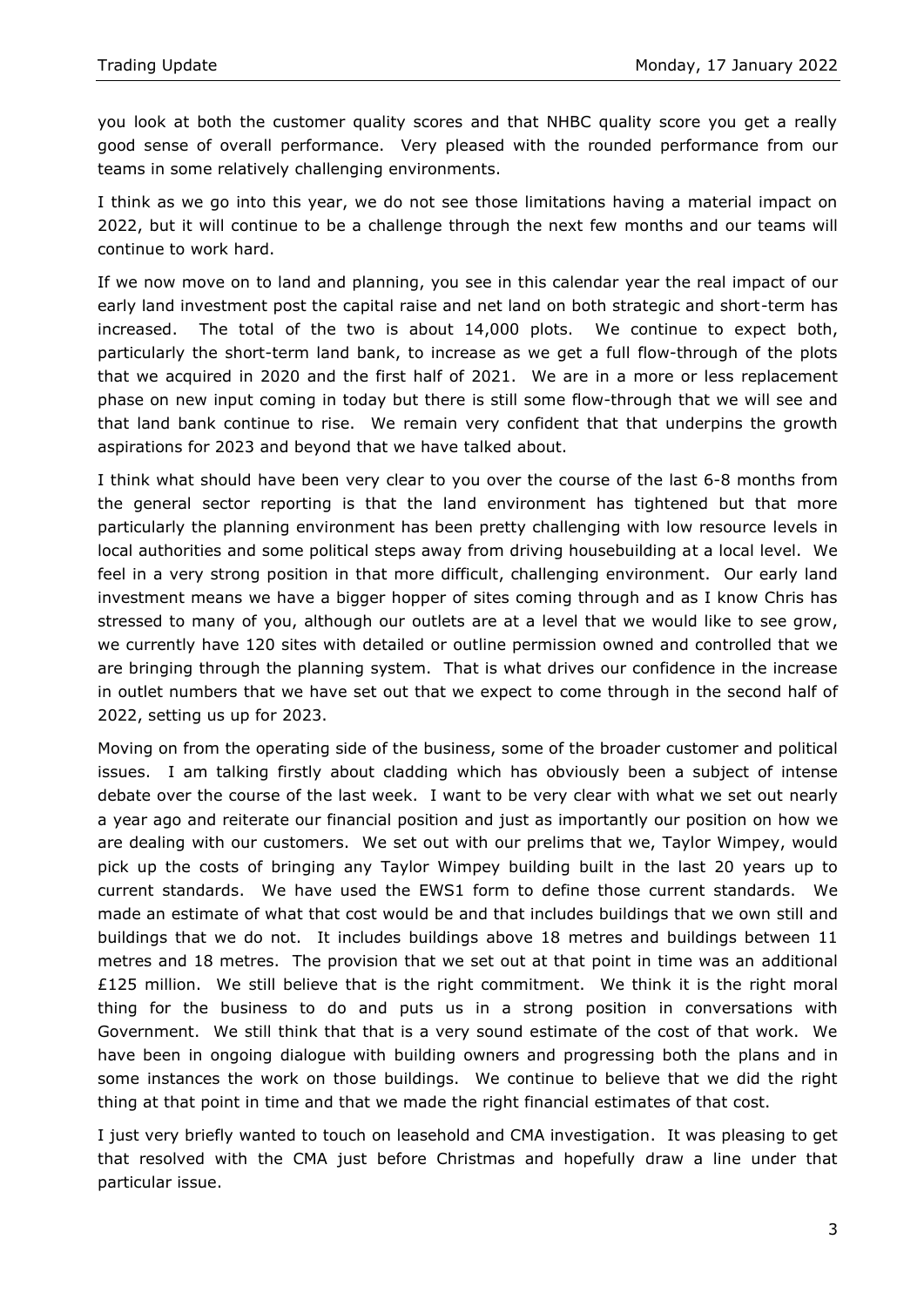The last thing I wanted to cover before I hand it over to Chris was the statement we have made on a share buyback. I think you were all expecting from us some kind of capital return from 2022. We have talked about that with investors. We have talked about that with analysts. Since the capital raise, 2022 will be the year that we returned to more significant capital return dividends but it is a key decision that the Board took to weight that towards a share buyback. The exact quantum and the exact structure will depend on the conditions when we announce it finally with the prelims but we just wanted to set out our current expectation.

# **Financial update**

## Chris Carney

### *Group Finance Director, Taylor Wimpey Plc*

I think it is important to note that the increases in both volume and operating margin drove strong cash generation in 2021. Although we ended the year with more cash than we originally guided to, we still spent over £1 billion in cash on land in the year. I am expecting lower land spend in 2022 as we migrate to a replacement basis. That will be offset by increased WIP investment as we grow our outlet position. Even so we still expect to generate strong operating cash inflows in 2022.

In terms of the balance sheet, you know we are starting this year with over  $£0.5$  billion more land than this time last year, about £100 million less WIP and overall net assets of around £4.3 billion. If you apply our ordinary dividend policy at 7.5% of net assets, that alone would generate a dividend yield of getting towards 6% this calendar year based on Friday's closing price, subject of course to shareholder approvals. When you consider that together with the strength of the land bank, the pipeline of outlets it provides, what that means for volumes in 2023 and beyond and the cash that the business will generate as a result, it is easy to see where our confidence in delivering sustained shareholder value comes from.

# **Q&A**

**Brijesh Siya (HSBC):** Good morning gents, I have two questions. The first one is on outlet growth. In the first half you said around 37 new outlets open by early November it was 67. If you could tell us what was the number for full year 2021 and your expectation for 2022 in terms of average outlets and what that means in terms of completion growth for 2022.

The second question is on the share buyback. Has the Board decided what kind of criteria they are going to look into what amount of cash will be used for the share buyback?

**Pete Redfern:** Thank you. I will leave Chris to pick up the first part of the outlet question on specific growth numbers. I think looking at 2022 we have been very clear through the course of last year. From the point of the capital raise the outlet growth was setting us up for 2023 completions rather than 2022. We actually are in a strong position for our volume expectations and the volume guidance we have given you for 2022 from our existing outlets and certainly from those that already have planning. We are not exposed in terms of volume risk in a meaningful way this year to that outlet growth. That is obviously consistent with the outlet growth coming in the latter part of the year setting us up for next year. I am not going to give you specific guidance. We expect outlets to remain pretty stable through the next few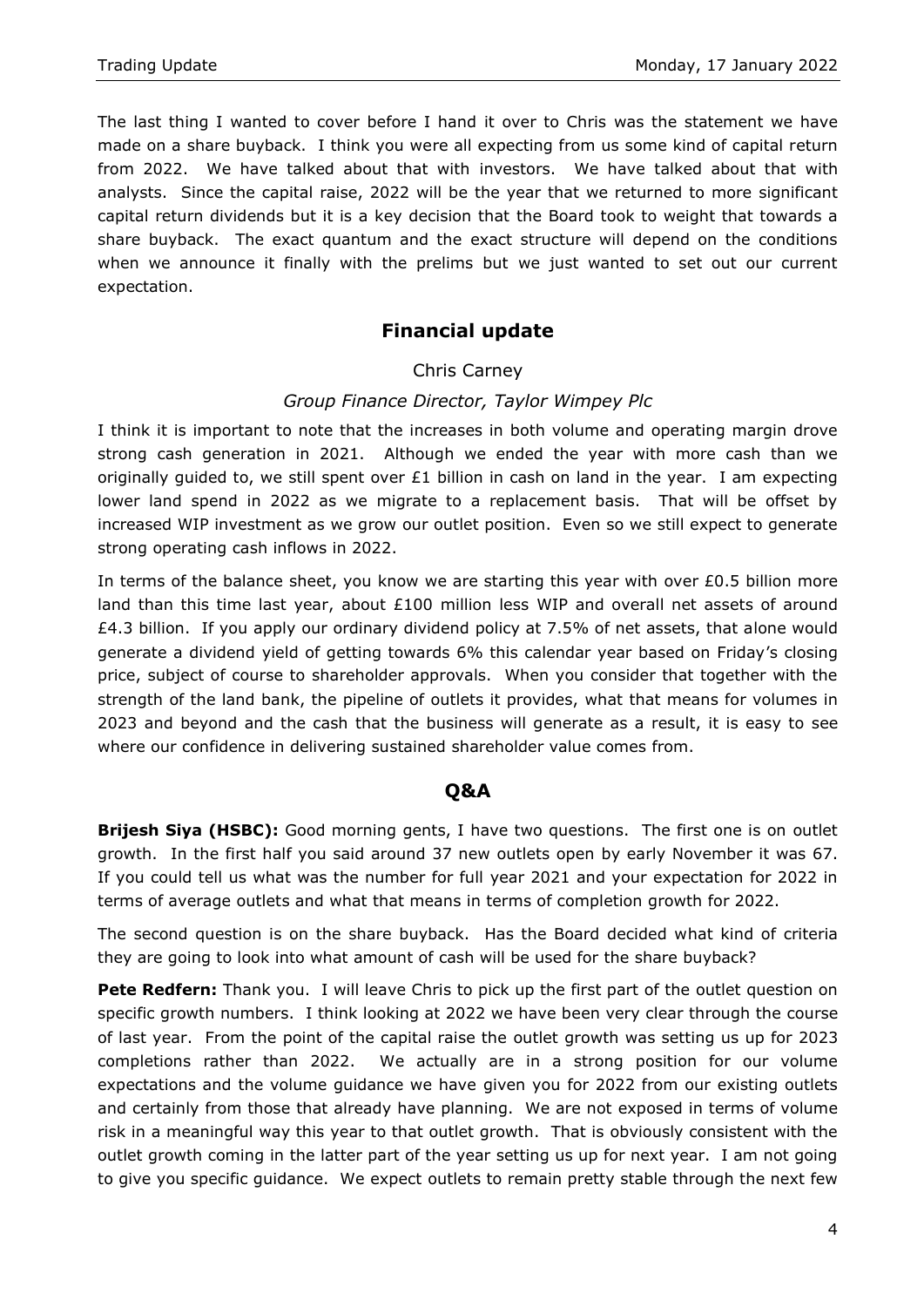months but then start to grow later in the year. But, when you look at our order book and where our outlets are site by site, the kind of level of growth that we talked about for this year, which we have always said would be low single digit, we are in a good place off existing outlets to deliver that. It is the outlet growth through the course of the year to deliver completions for next year.

**Chris Carney:** Obviously the average outlets in 2021 were 225. We started this year with a few more at 228. I think I am probably repeating what Pete said but I am expecting that to stay pretty flat between now and the half year because the market is strong and sales rates are likely to be reasonably strong too. We are continuing to make really good progress with the planning. We still expect to show that net growth in outlets in half two, weighted towards the end of the year. I think Brijesh you might have been asking about something we disclosed at the end of November which was the number of outlets that we have sold out and therefore are not counted as outlets anymore. They are not counted as outlets in the 228 and we had 42 outlets that are sold out in that status at the year-end.

**Pete Redfern:** Thank you and moving on to the share buyback question Brijesh, I think I can answer part of the question today, which is how we will think about the quantum. I am not going to go into it in any detail so if there are any supplementary questions I will have to defer to the prelims. I think our take is the amount of capital that we see available is a similar sort of approach to how we have looked at our cash returns over the course of the last few years. We look at our current land investment, our expectation of current performance and near-term need for investment. So in an environment where we are expecting to grow the land bank, which is not materially where we would expect to be as we go through this year, then we would obviously set that aside. But, looking at that near-term investment and that is what defines the amount of capital that we return. I would reiterate, and I am sure we will at the prelims, reiterate the comments that we have made consistently over the last few years that we believe that a housebuilder should have a strong balance sheet both because of the underlying cyclical nature of the business and the opportunity to be opportunistic with land. We expect there to be excess capital. We expect that to be a normal part of the business's delivery over the next few years. We will be returning it but whilst retaining a cautious balance sheet.

**Brijesh Siya:** Understood, thank you very much.

**Aynsley Lammin (Investec):** Morning Pete, morning Chris, just two questions for me please. First of all I wondered if you could give us a bit more on what you expect for build cost inflation for 2022 and maybe draw a bit into materials and labour within that.

The second question on cladding, can I clarify? Essentially what you are saying is even if the Government pushes the whole £4 billion repair bill that they have tabled onto the developers only, the provision you have made you are comfortable that that would cover all the repair work you would need to make within that  $E4$  billion if the scope does not widen out to maybe material suppliers or contractors, for example. Thanks.

**Pete Redfern:** Thank you. On build cost inflation, as I touched on, on the materials side we see some softening of the pressure, but it is still above normal levels. I think we all across the sector expect some of the wage inflation we have seen in the wider economy to impact on the sector during this year. Our gut feel and I would say it is a gut feel rather than formal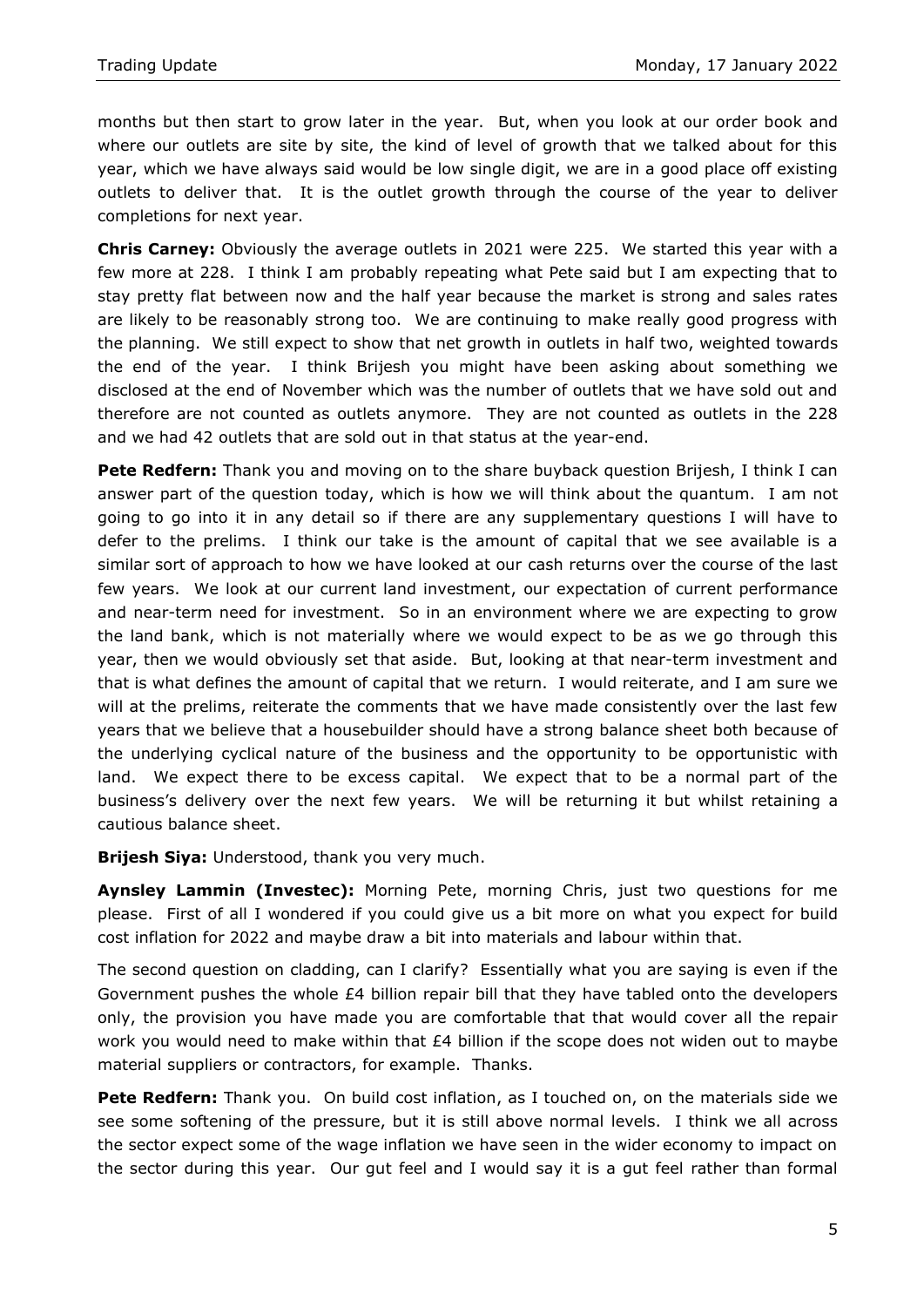guidance at this stage, the 5% level that we saw in 2021 is a reasonable estimate of 2022. Obviously, as we go through the next few months we will be getting new data to firm that up and we will tell you if it changes. But we think that is a reasonable view sat here today. Certainly what we are seeing at the moment, both in terms of the carry forward sales price growth from last year, that is in the order book and in current sales, and the ongoing sales price growth means we are really comfortable with that underlying guidance that we expect the sales price growth to offset that cost inflation. We are not flagging any change in our margin guidance because of those two moving parts.

On cladding there are two very different things there. We are very clear with the responsibility we believe we have to people who live in Taylor Wimpey buildings and we believe our provision is right for those buildings. In terms of any Government wider effort, particularly tax driven, to recover further funds from the sector as a whole, we will absolutely be arguing the point about the commitment we have made and that we are taking responsibility for any issues that relate to Taylor Wimpey. I think you will understand fully that none of us really know where the  $E4$  billion number comes from and therefore it is very hard for us to make a definitive commitment if Government has a wider push. I think we all perfectly reasonably expect that Government should be going back to the wider industry, but we all recognise the fact that housebuilders are large businesses that are public and very visible. It is not possible for me to make commitment about any wider Government initiative. All I can do is talk about the position we are in in relation to our buildings, and we will be making that argument strongly to Government.

**Aynsley Lammin:** Great, all very clear. Thank you very much.

**Will Jones (Redburn):** Morning, three if I could please. The first was just whether you would be able to review what you perceived to be in your like-for-like house price experience through last year, January to December on the private business. Then any help for us this year in terms of mix effects to bear in mind for the P&L.

The second was really around sales strategy this year. Obviously you have got a long order book coming into the year, prices generally rising and the influence perhaps through the year of Help to Buy cut off points moving into sites. I was wondering around that sales rate number what the optimal approach is for 2022.

Then coming back to the balance sheet, I appreciate it is all to be decided ahead of the full year results but am I right in thinking in the past you have talked about modest adjusted gearing as something you would be comfortable with when we think about net cash less land creditors? Thank you.

Pete Redfern: Great, thanks Will. If I defer the last one to you Chris and I will pick up the first two. On like-for-like house price growth from a spot point at the beginning of the year to the end between 6% and 7% give or take. Then the number you see on the P&L movement from 2020 to 2021 will be slightly lower because there was a particularly big mix of larger product in the second half of 2020. Post-lockdown you saw that dynamic being more material. I would say that is still there a little bit in 2021 but we expect to see it in 2022 as well. To me we have returned to what I would see as a normal mix through the course of this year where with the larger product, having been relatively suppressed through the early Brexit years, and then almost bouncing back very strongly immediately post the first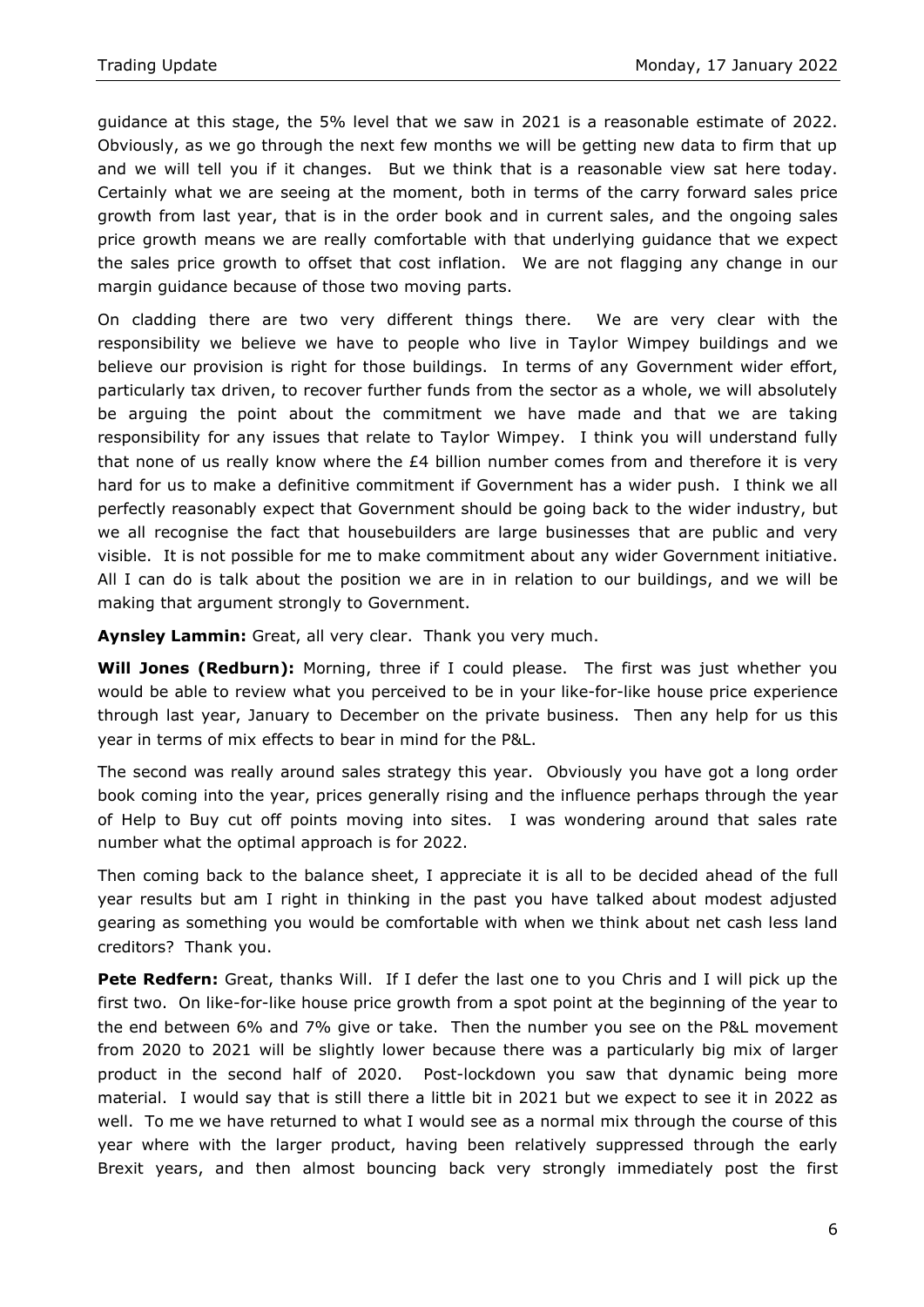lockdown. Now we are selling, as I would see it, more or less our average product represents what is in our P&L for 2021. I would not expect there to be a big mix shift from 2021 to 2022. I think we are at a normal level. Continue to see some price growth today, would not give you a formal forecast but I think we would be optimistic to think that it was the 6-7% level. I would be very surprised if it is not more than the 2-3% level unless the market changes materially due to some external factor during the course of the year.

On sales strategy, you are right. In an environment where new outlets are a premium, sales are relatively straightforward to achieve and build is challenged, then I do not think it takes a genius to work out that our strategy will be weighted towards price over volume and therefore price over sales rate. We would be quite comfortable if the sales rate came down a little bit. As I say, I still see our order book at the longer end of what we need and what is right but there is still that weather eye on Help to Buy and new sales from Help to Buy effectively coming to an end in the autumn. We will be pushing to get the right price, making sure that we make the most of the market conditions that are there, particularly with the cost inflation. A weighting towards price over volume but wanting to keep a reasonably long order book by normal standards until we see how the Help to Buy exit actually performs.

**Will Jones:** Yes, thank you.

**Chris Carney:** I think I have said before Will that land creditors have fixed maturities, the majority falling due in the short-to-medium term. We do not see that it is appropriate for them to finance land. Our approach is really to maintain adjusted gearing at low levels to maintain resilience and financial strength as you go through the cycle.

**Chris Millington (Numis):** Morning Pete, morning Chris. I will ask the first one on the profile of completions through FY21, particularly with regards to that Q4 weighting obviously you came at prior to the pandemic. Perhaps you could just comment how that is likely to evolve into 2022.

The second one, you sounded quite confident about your position on planning. I wonder if you could elaborate a little bit further and maybe give us a feel as to what proportion of plots you have got planning for versus your expectations this year.

Then the final one is on price versus cost. I appreciate you probably do not want to go too far on this, but a lot of the commentary seems to be about an offsetting scenario, whereas the numbers you are painting there seem to point to quite a big margin tailwind. Perhaps you could just comment if there is any sort of offsetting tactics with regard to the price versus cost dynamic and why it should not feed through to that sort of margin growth we would usually expect.

**Pete Redfern:** Thanks Chris. I think I captured all of those. It is possible I might have to come back to you but I think probably the second question will go to Chris. He may have got the detail of that. On the 2020/21 balance through the year we obviously do not want to get back to the quarter four weighting we were back in 2019. We openly said that was not where we wanted to be and that we just had too much volume in that final quarter which put the business under pressure. At the same time 2021 was extreme the other way because we obviously had a big carry-through of the quarter four plots that were delayed from 2020. We had a very, very favourable first half/second half balance. We would normally expect to see a bigger balance in the second half of the year. I think you will see this year nothing like 2021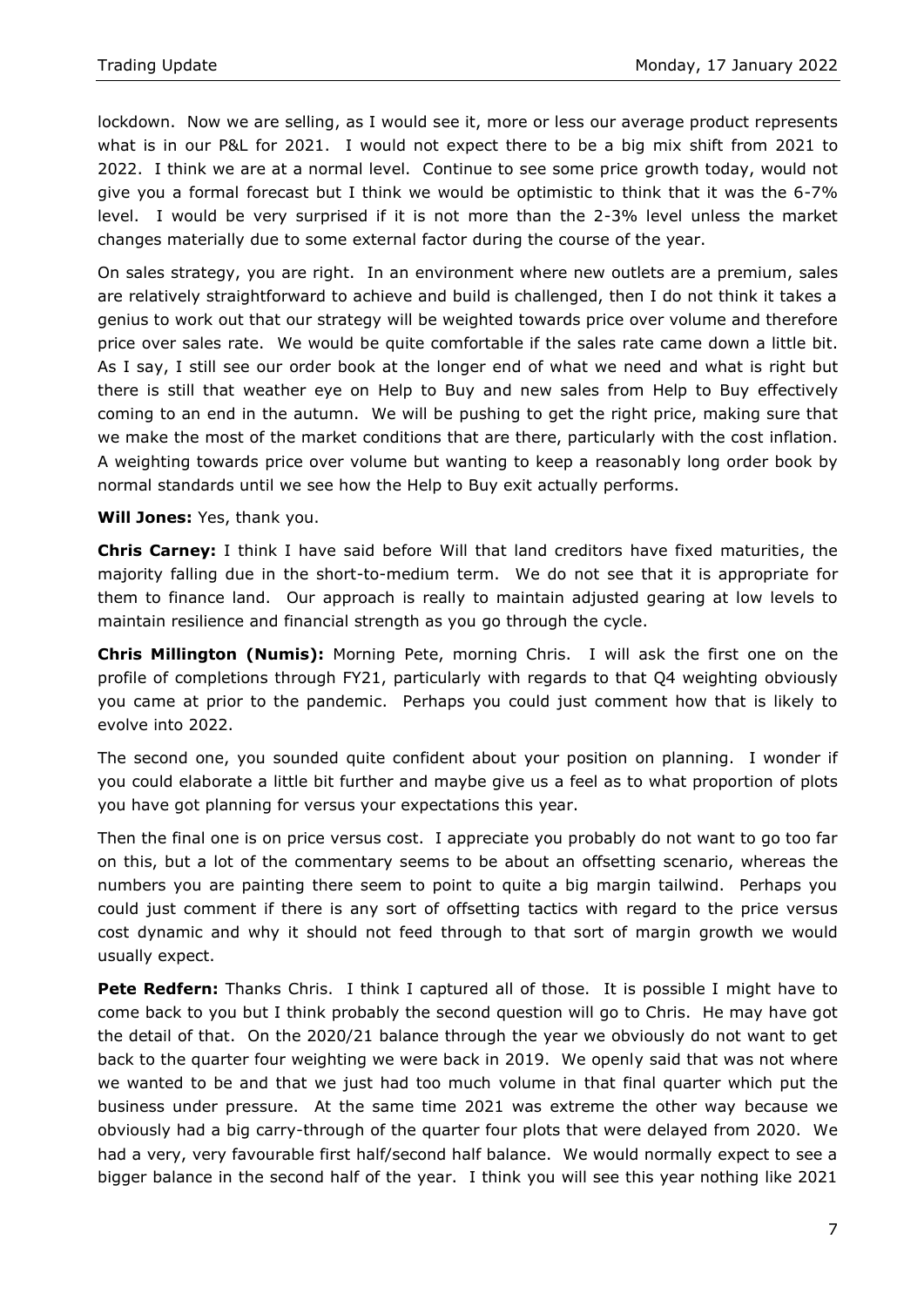in terms of the first-half/second-half balance but more normal than last year. We would expect first half volumes to probably be below last year and see the growth in the second half.

I will pick up the price costs tailwind and let Chris pick up the planning and outlook position and where we are for plots this year. I think in principle you are right, we could see a tailwind from that balance. Certainly if it is there then tactically we want to take advantage of it. I think quite rightly in the second half of this year, as shown across the sector, we were quite cautious in our first half guidance because you could not tell how the cost and material dynamic was going to go. I think we were right to be because it let us run the year properly and our teams delivered not just the volume that we were expecting but the quality as well. What we do not want to do is put a lot of pressure on them. There is some upside if that price/cost balance materialises, but we are in a really uncertain environment still, particularly on the materials side. It is there, it is probably there in late this year and then into next year. But it just does not feel responsible to call it out now when there are so many other pressures. We are seeing the changing regulations; the cost of the new Part L&F coming in. We have got good estimates, but it still needs to be executed. In the balance we think our guidance is in the right place but from the pure dynamic of the market I think there is a bit of upside if that comes through as we currently expect.

**Chris Carney:** Chris, I think your outlet question was targeted at security of volume for 2022. As we came into the year and looking forward at that point, over 95% of this year's completions were from sites that we were already on. Actually a very small percentage for this time of year of risk associated with outlet openings for this year's volumes.

**Chris Millington:** That is very clear, thank you gentlemen.

**Rajesh Patki (JP Morgan):** Good morning all, I have got two questions please. The first one is on the cash position which came in ahead of your expectations. Just to understand that better, apart from timing of land investment is there any other moving part that you would like to highlight at this stage?

Secondly, the mix of affordable units in the overall Group completions was very low at 18%. Where do you see that ending up this year and do you see the Group ASP level holding despite this negative mix impact if the mix of affordable units goes up? Thank you.

**Chris Carney:** On the cash, yes the 2020 improvement compared to guidance was due mainly to the land spend but also to strong working capital management and also the fact that it is reasonably difficult to spend as much on WIP as we would like to due to the material and labour availability. As I mentioned earlier, we ended the year with a WIP balance about £100 million lighter than the end of last year. In terms of the affordable mix if you exclude JVs we ended up at 17.6% and actually we guided to 17% so it is very consistent with our guidance. Going forward yes, we would expect it to return to a more normal level around about the 20% mark for 2022. You are quite right, in terms of blended selling prices then obviously that will reduce and therefore the year-on-year blended average selling price will be reasonably flat.

**Rajesh Patki:** Thank you.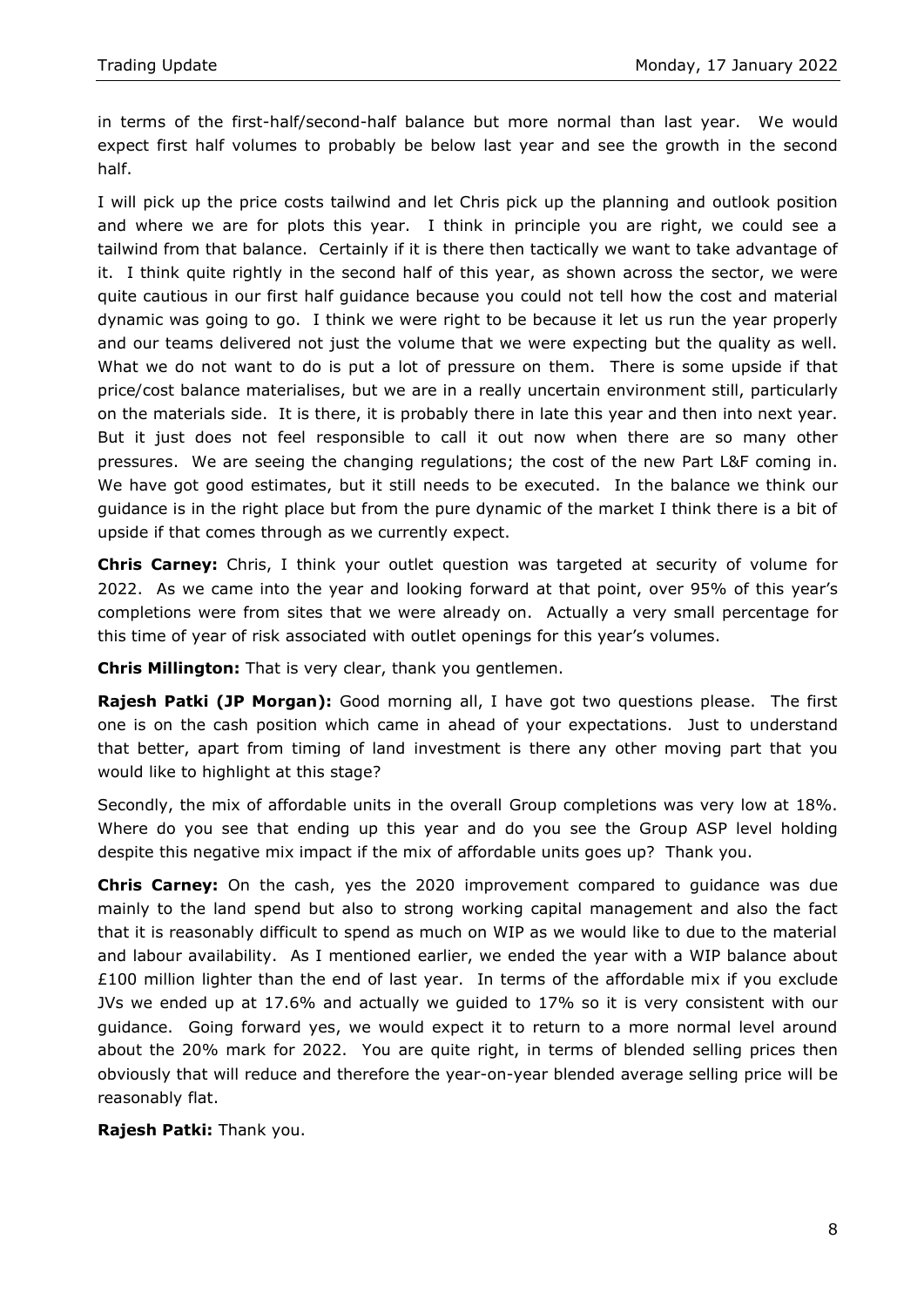**Emily Biddulph (Credit Suisse):** Morning guys, I hope you are all well. I have got three questions please. The first one is on the orderbook. Can you tell us what the ASP is in the private order book and where the volume sits?

Secondly, I wanted to come back on Chris's comments on the cash demands for the business in the coming year. I think you effectively said land commitments from now on you will be at replacement level so for the coming year we should assume that inflows on land are still higher than replacement levels but relative to this year the WIP increase year-on-year will be higher and the land investment will be lower. Should we assume that the two effectively offset one another and the increase on inventory will be similar? Is it fair to assume that it will still be less than it was in 2021? What are the other cash demands on the business that we should bear in mind? Where does the fire safety provision sit and what is a reasonable assumption for cash outflow for that for the coming year? Thanks guys.

**Pete Redfern:** Thanks Emily and I hope you are well too. On the land investment if I can pick up one piece because I may not have been as clear as I should have been. When I said we are at more of a replacement level I was talking about at the front end. The number of new land exercises, the number of new approvals that we are expecting is broadly balanced. As we always have been, we are expecting to see some growth in the land bank as the deals we have done flow through. There will continue to be some cash outflow over and above normal land investment through the course of 2022. You can see some of that in the elevated land creditors and some of that in plots that are controlled. My comment was more about the front end. I think it will be the end of this year that we are at more of a balance sheet neutral position, which is always why our view would be we would go back into having a meaningful additional cash return this year. But 2023 will be the first full year where we are back to the full balance between cash coming in and cash coming out.

**Chris Carney:** The selling price is in the order book and if you divide one by the other in the statement is up 1%. Emily, were you specifically asking about the private? Yes, so that is up 4.6% year-on-year. On the cash question Emily we will provide an update on the various elements of the cash guidance at the prelims when we announce the quantum on the excess capital returns.

**Pete Redfern:** Emily if you take that order book selling price and just think about our comment earlier that average selling price from January 2021 to December 2021 went up 6% and 7% but the mix at the end of 2020 was particularly weighted towards larger plots and now it is more normalised. That is where you get the 4.6% price uplift. You can feel more or less what is going on there in the dynamic.

### **Emily Biddulph:** Thank you.

**Gavin Jago (Barclays):** Good morning, thanks for taking my questions. Just a few if I could please. The first one is back on the cladding situation and Michael Gove's view is to look back 30 years. What work have you done at these early stages to think what might fall into scope in terms of what was being built in the 1990s by George Wimpey and Taylor Woodrow?

The second one was around Deposit Unlock and I wondered if you have got any stats you can share around how much usage that has had in the regions where I guess the price cuts under Help to Buy are quite restrictive for your product and whether Deposit Unlock is starting to take up some of that slack.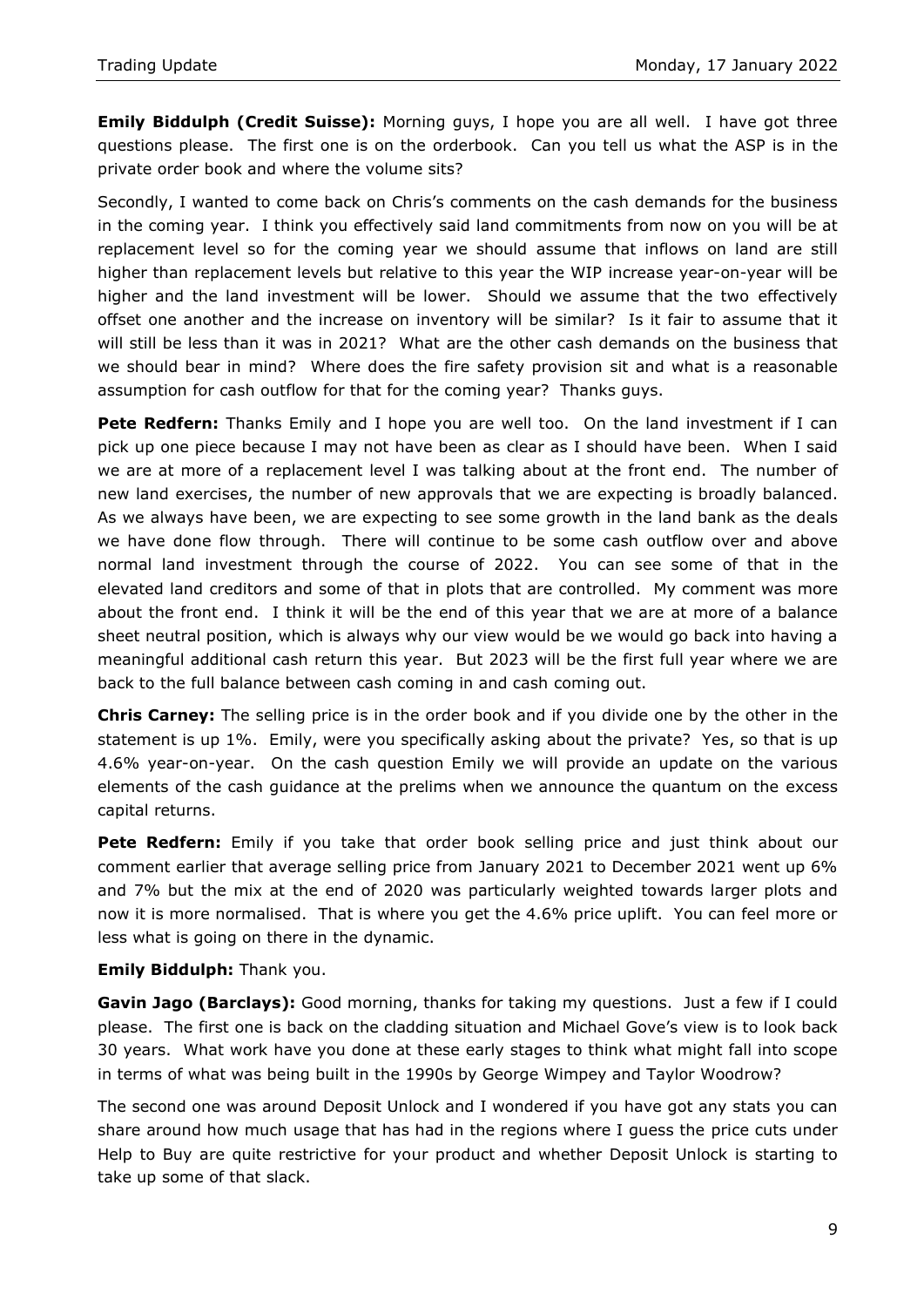Then the final one was on land creditors. I do not know if it is in the statement, I have not seen it, but if you could just put a number on that at the year-end, please.

**Pete Redfern:** Thanks, I will leave the last one to Chris and I will pick up the first two. It is too early to have gone back to 30 years. We have not done a full detailed exercise, but I think there are two or three areas of comfort that I can give you. We chose 20 years because we felt it was the right length of time, not because there was a big weight of problems before that. In fact, to Chris and my knowledge we have not had a single customer issue with a mortgage, with an EWS1 form relating to a building prior to 2000. There was a reason why 20 years felt right and when I go back and I joined the business around 20 years ago on the turn of the millennium which makes me sound old, I go back before that. The McLean business which was the biggest part of the George Wimpey business was very much low-rise housing. The Bryant business and the Taylor Woodrow Homes business were also very much low-rise housing prior to their merger. The only part of the business that had any kind of mid-rise was Wimpey Homes. ACM did not really exist as a product so what I am trying to say to you is I could not categorically say today there could not be a building in the 1990s, but we do not think that suddenly the scale of the cost balloons if 30 years becomes the accepted norm. I could not say it was zero, but we are not suddenly expecting it to change dramatically because of that. We have really had no issues raised by customers or building owners in buildings from that period.

Then specifically on Deposit Unlock, we have not been driving it hard. Help to Buy is still there in the marketplace. It is signed off, it is available. We have not in all honesty seen enough of a challenge from the price caps for us to need to use Deposit Unlock, which obviously has a cost and is therefore a choice that we would challenge our businesses to use carefully. We have not been pushing uptake and therefore it is too early for us to tell you that we think it will look like x, y or z. It is there as a useful tool, but it is not needed yet. We do not want our teams to use it unless they need it.

**Chris Carney:** On the land creditors I would expect that when we get to March, we will be reporting year-end land creditors just in excess of £800 million.

**Gavin Jago:** All very clear, thanks very much.

**Ami Galla (Citigroup):** Thank you guys, just two questions from me. The first one is on the land market. If you could give us some colour in terms of what is happening to land price inflation and are the intake margins in the sector broadly similar to what they were normally pre-pandemic?

The second one really is as we think about the new sites that are going to be open in the second half of 2022, is there any change in the natural absorption rate in the business 2024 onwards?

**Pete Redfern:** Thanks Ami and on the land market we have said before and I touched on it very briefly, it has undoubtedly tightened through the course of this year. The planning dynamic that we see will also add to that because we can see peers who are short of outlets to fill their plans. The sector is still being responsible in how it is buying land so we are definitely seeing land price inflation but obviously in an inflationary housing market you would expect to see that. I think we are not seeing material suppression of intake margins. What you do go back to though in that environment is having to be very clear about the merits of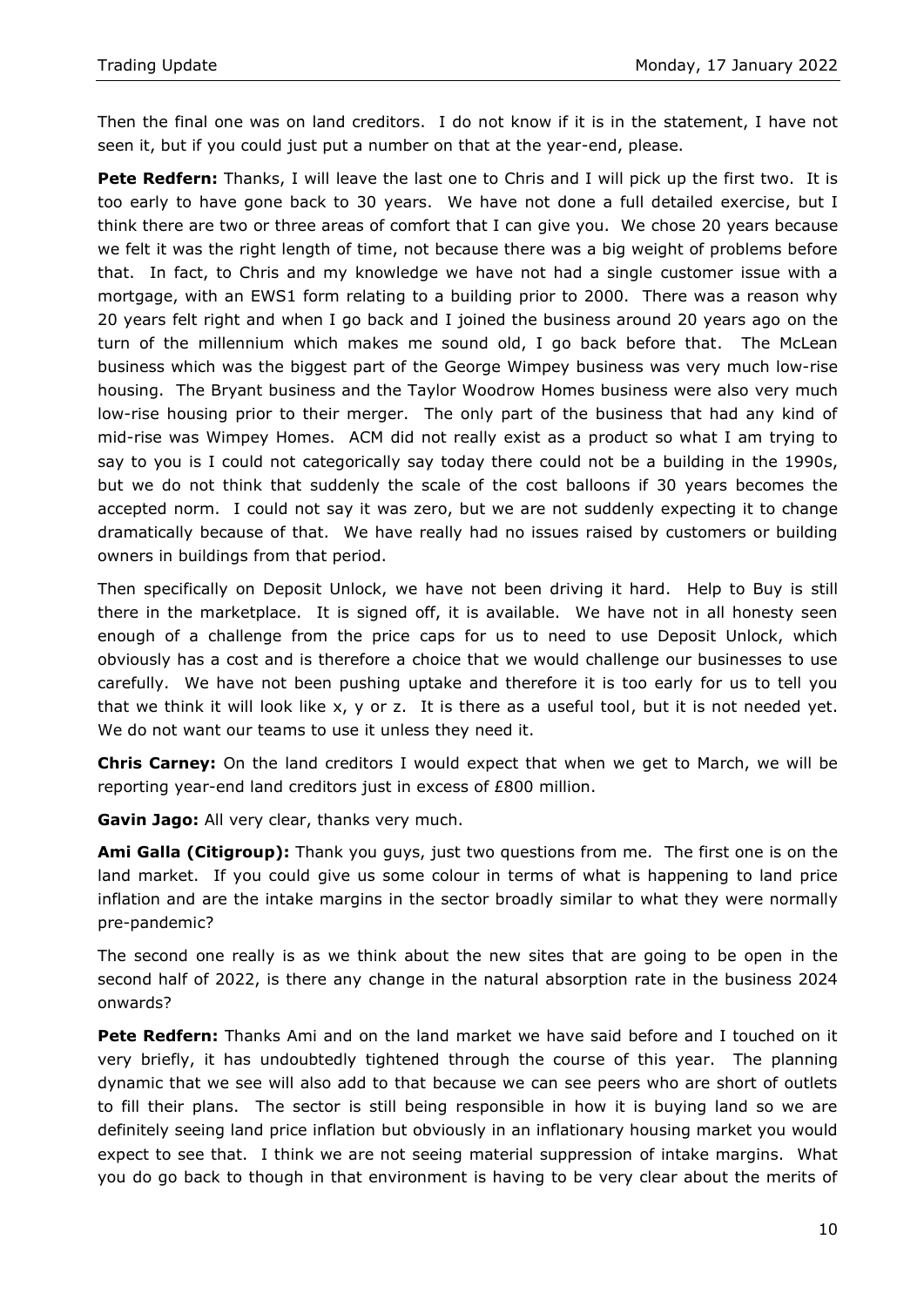each site. Strategic land starts to become much more critical again, which is obviously a strength for the business. I think as we have talked about many times over the last 2-3 years, the balance between larger sites where there is less competition and smaller sites is key. We are very clear, we want to buy a mix but there will fairly clearly be a differential in the margin on acquisition between those two types of sites. You have got to take your choice through that and maintain a balance in the business. It is why the comment in the statement that we are pleased that we continue to see smaller sites acquired by the teams which continues to be key but also some larger ones as well. Sorry, can you repeat the second question?

**Ami Galla:** As we think about the new sites that get opened in the second half of 2022, do the average private sales rate in the business, which was typically a function of larger sites, does that mix shift that slightly lower in the future years?

**Pete Redfern:** It does flow on from the previous answer. Not massively. If you went back to 2019, we had a higher sales rate and we said at the time, higher than we felt was quite right in the conditions at that point. We do not expect to be back at that level, but the sales rate that we have been running at through the last 12 months we see as a reasonable reflection of the right thing to do. You have to remember that we have a different way of counting outlets to some of our peers, particularly the two bigger peers who have two brands. We will often have one outlet with a higher sales rate on a site whereas they may have two outlets with different brands with individually lower sales rate. But, the total level of competition on our sites is no greater so that is what tends to lead to us having a higher sales rate. It is the lack of two brands rather than any different view on the pace you run the site overall. I do not see it changing materially as we go through the next couple of years if market conditions are stable. I think that change already came between 2019 and today effectively.

**Ami Galla:** Thank you, that is very helpful.

**Arnaud Lehmann (Bank of America):** Good morning gentlemen. I missed the beginning of the call so apologies if my questions have already been asked. Firstly a question for Pete. You announced your upcoming step-down as CEO soon. Can you give us a bit of colour around your decision? Is that a personal life decision or is it anything related to the business?

Secondly, I guess one of your shareholders has made a case that your margin should be in the mid-20%s rather than the low-20%s, if I remember the comments well. I appreciate you might not want to discuss every conversation you have with your shareholders but in principle do you think there could be upside to your medium-term margin guidance? Thank you.

**Pete Redfern:** Thank you Arnaud. On a personal level very comfortable to talk about that. Obviously I have been in the job for a long time. It has been my plan to leave for some time now and in fact my original plan would have been to leave around my 50<sup>th</sup> birthday which was in August 2020. But, a combination of the necessary Chairman change and making sure that we balanced that right and then the pandemic meant that effectively we pushed that back. But, the Board and I have then been discussing it, particularly between Irene our new Chairman and I, for some time now. Main drivers are mostly personal in the sense of I have been doing it for a long time. I am looking forward to first of all having a rest and spending some time doing far too many hobbies that I do not get a chance to do. Then working out